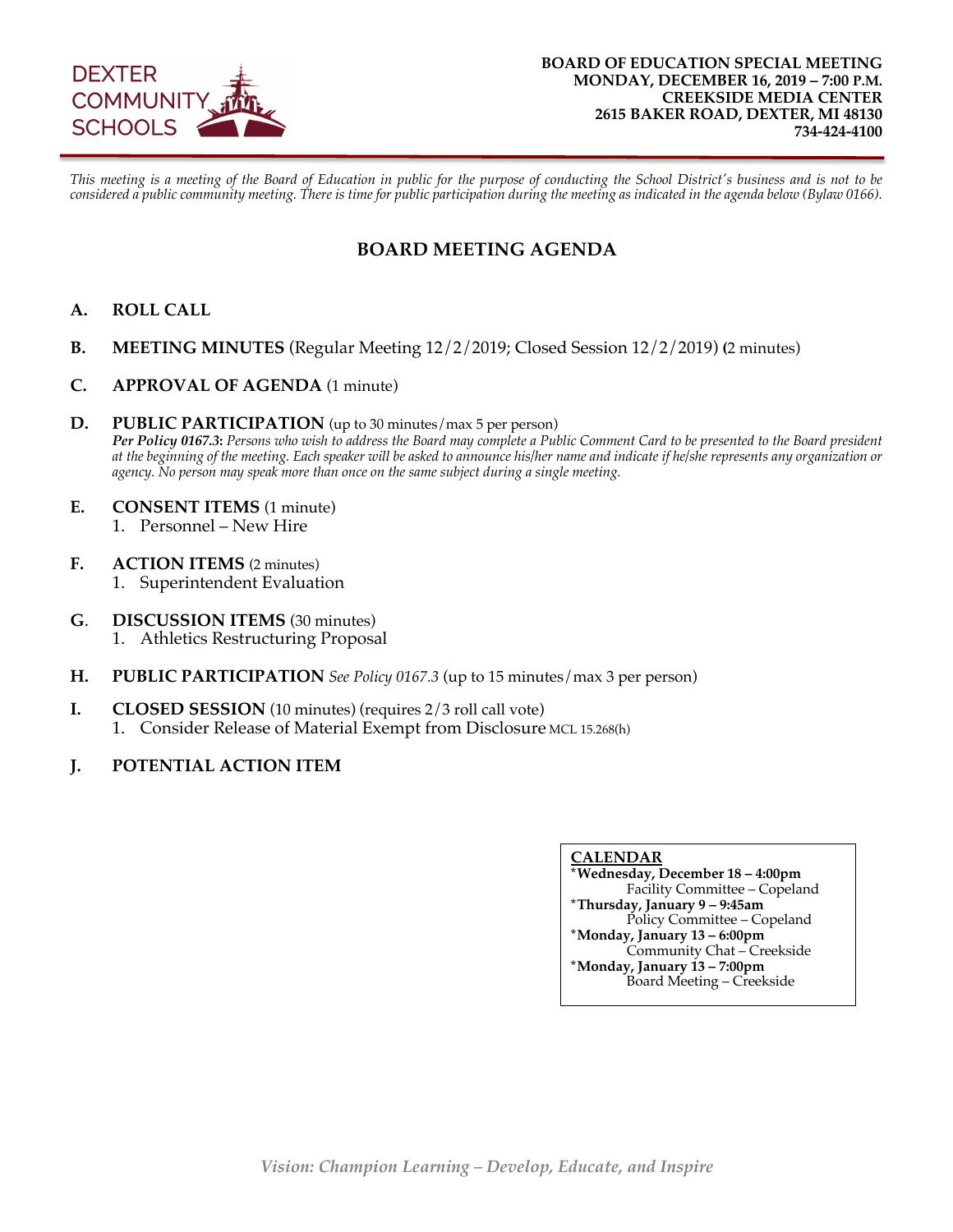#### **BOARD NOTES SPECIAL MEETING DECEMBER 16, 2019 7:00pm**

#### **A. ROLL CALL**

#### **B. MEETING MINUTES**

**\*** An appropriate motion might be, "I move that the Board of Education approve the attached meeting minutes from 12-2-2019 as presented/amended and the closed session minutes from 12-2-2019 as presented/amended."

#### **C. APPROVAL OF AGENDA**

- 1. Approval of Agenda. Board policy provides that the Superintendent of Schools shall prepare an agenda for all Board meetings as directed by the President of the Board of Education.
- \* An appropriate motion might be, "I move that the Board of Education approve the agenda as presented/amended."
- **D. PUBLIC PARTICIPATION:** *Persons who wish to address the Board may complete a Public Comment Card to be presented to the Board president at the beginning of the meeting. Each speaker is allotted a maximum of 5 minutes unless otherwise notified. Each speaker will be asked to announce his/her name and indicate if he/she represents any organization or agency. No person may speak more than once on the same subject during a single meeting. For further details see policy 0167.3, Public Participation at Board Meetings.*

#### **E. CONSENT ITEMS**

- 1. Personnel New Hire. Your packet contains a resume and recommendation for hire from Wylie Principal Katie See for an open third grade teaching position.
- \* An appropriate motion might be, "I move that the Board of Education offer Kaitlyn Tietsma a probationary teaching contract for the remainder of the 2019- 20 school year."

#### **F. ACTION ITEMS**

- 1. Superintendent Evaluation. At its December 2, 2019 meeting, the Board discussed, in closed session, the Superintendent's evaluation. Your packet this evening contains the final December 2019 Superintendent Evaluation.
- \* An appropriate motion might be, "I move that the Dexter Board of Education approve the December 2019 Evaluation of Superintendent Christopher Timmis and unanimously and without qualification endorse Superintendent Christopher Timmis."

#### **G. DISCUSSION ITEMS**

- 1. Athletics Restructuring Proposal. Timeline of the development of the Athletics Restructuring proposal to date:
	- July 22, 2019, the Board of Education acted to pause any change to athletic participation fees and schedule at least two public forums to discuss athletics department structure and review financial scenarios.
	- September  $10<sup>th</sup>$ , the first public forum was held.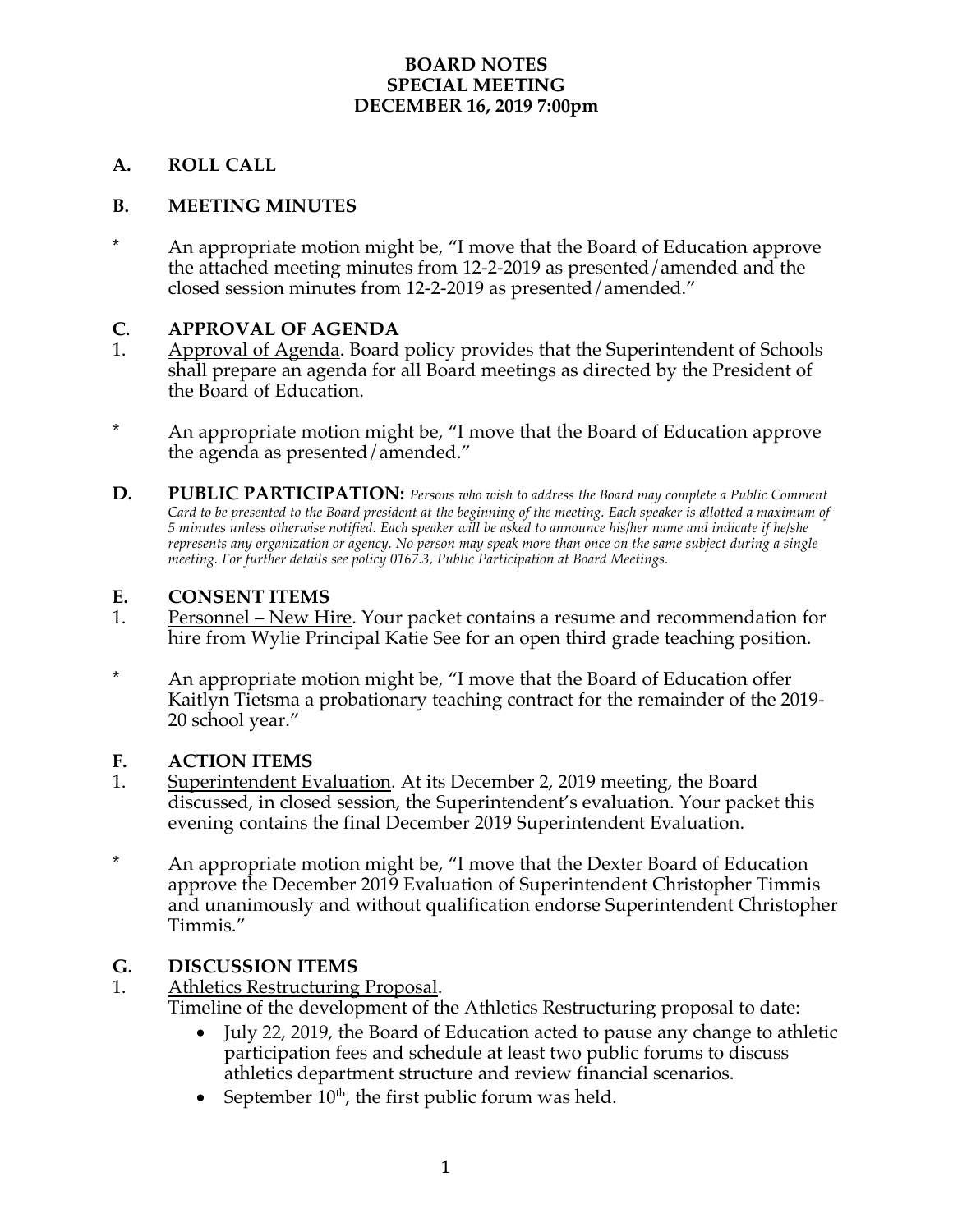#### **BOARD NOTES SPECIAL MEETING DECEMBER 16, 2019 7:00pm**

- November  $5<sup>th</sup>$ , the Athletics Ad Hoc Committee reviewed a proposal to restructure the Athletics department.
- November  $20<sup>th</sup>$ , the Athletics Ad Hoc Committee met to review a revision of that proposal which incorporated feedback from the previous meeting.
- November  $25<sup>th</sup>$ , the Finance Committee was updated on this proposal.
- December  $2<sup>nd</sup>$ , the Athletics Restructuring proposal included in tonight's packet was presented to the Board of Education.
- December  $9<sup>th</sup>$ , the second public forum was held.
- The Restructuring Proposal in your packet is presented for discussion this evening.

### **H. PUBLIC PARTICIPATION**

- **I. CLOSED SESSION (requires 2/3 roll call vote)**
- **1.** Consider Release of Material Exempt from Disclosure MCL 15.268(h)

# **J. POTENTIAL ACTION ITEM**<br>1. Pending Closed Session

Pending Closed Session